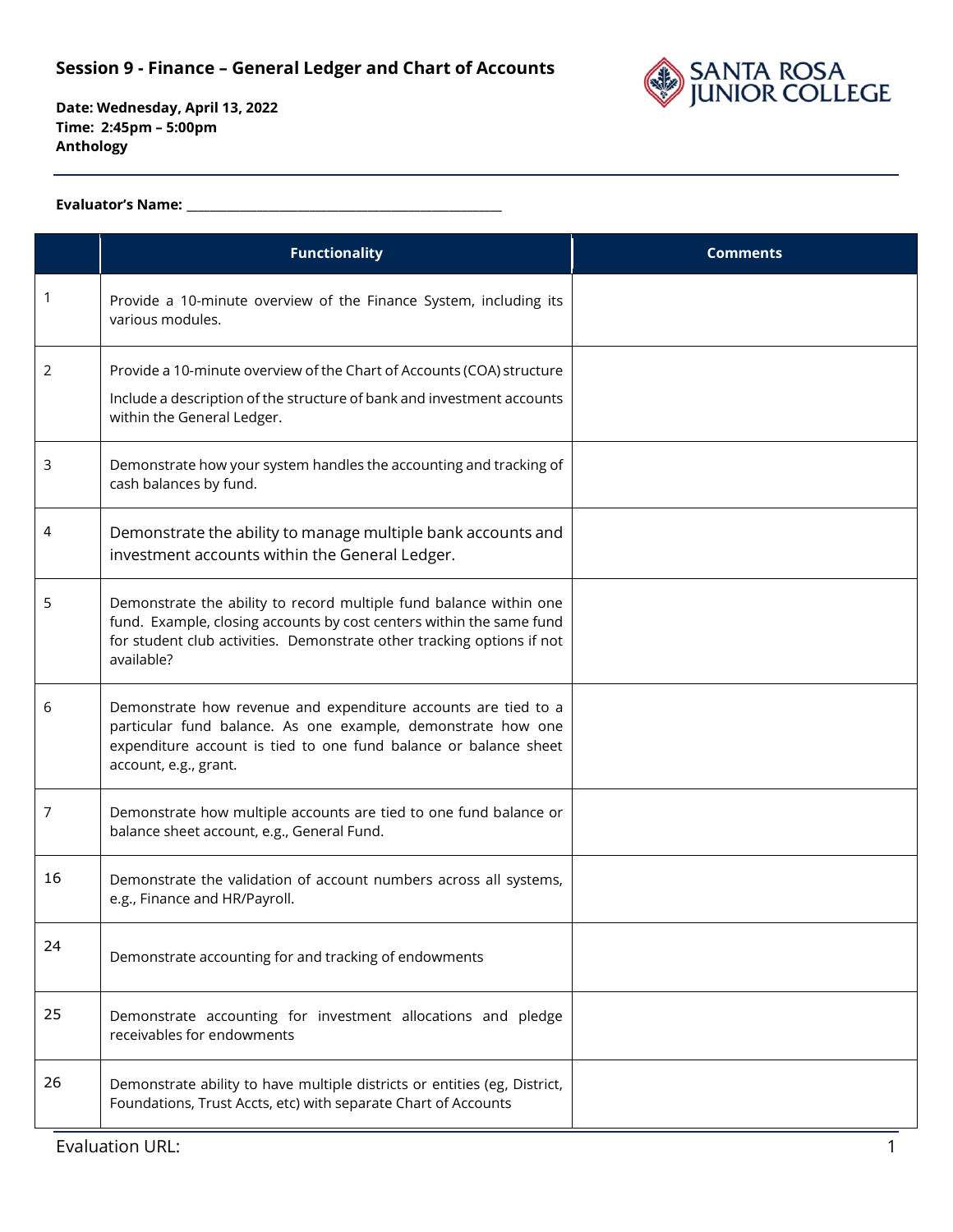

|    | <b>Functionality</b>                                                                                                                                                | <b>Comments</b> |
|----|---------------------------------------------------------------------------------------------------------------------------------------------------------------------|-----------------|
| 27 | Are there any restrictions on number of characters within the chart of<br>accounts?                                                                                 |                 |
| 13 | the<br>following,<br>For<br>each<br>of<br>demonstrate<br>the<br>creation/deactivation/deletion of an account.<br>a. Academic department operating budget            |                 |
|    | b. Activity account, e.g., auxiliary enterprise, with revenues and<br>expenditures                                                                                  |                 |
|    | Grant account<br>C.                                                                                                                                                 |                 |
|    | d. Balance sheet, e.g., student loan clearing account                                                                                                               |                 |
|    | e. Agency account                                                                                                                                                   |                 |
|    | <b>Endowment Account</b><br>f.                                                                                                                                      |                 |
| 8  | Demonstrate the management of "due to" and "due from"<br>relationships for different funds.                                                                         |                 |
| 11 | Demonstrate how the system can operate in multiple periods at the<br>same time.                                                                                     |                 |
| 12 | Demonstrate how the system can operate in two different fiscal years<br>at the same time, e.g., 13th month closing and first month of the<br>following fiscal year. |                 |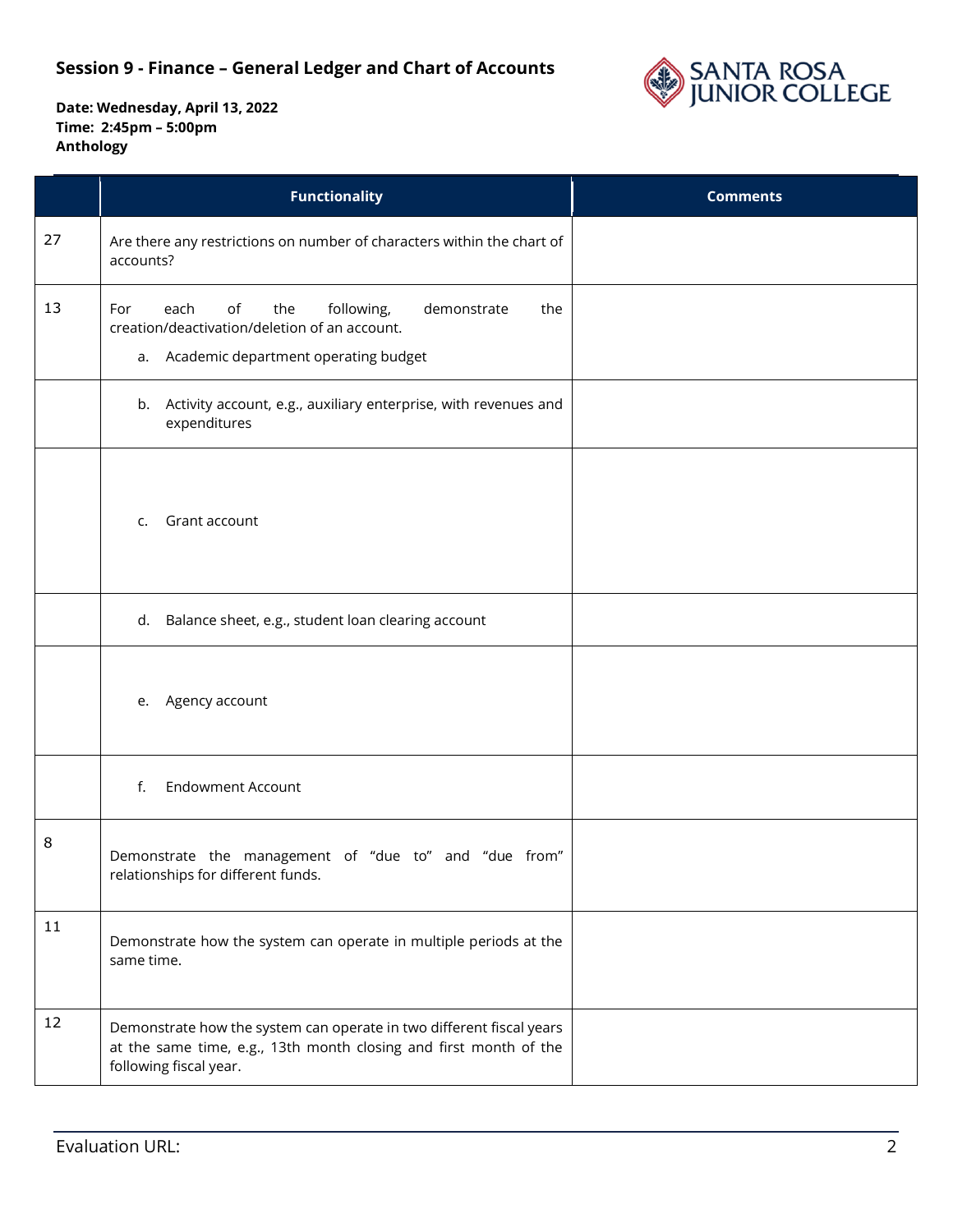

|    | <b>Functionality</b>                                                                                                                                                                                                      | <b>Comments</b> |
|----|---------------------------------------------------------------------------------------------------------------------------------------------------------------------------------------------------------------------------|-----------------|
| 17 | Demonstrate the generation of mandated/required GASB related<br>financial statements.                                                                                                                                     |                 |
| 18 | Demonstrate the generation of financial statements based upon the<br>COA structure and the mechanism for mapping accounts to financial<br>statements.                                                                     |                 |
| 9  | Demonstrate the use of dollar fields within the General Ledger for<br>both of the following areas.                                                                                                                        |                 |
|    | In particular, show how historical amounts are stored.<br>a. Budget data, e.g., original, revised                                                                                                                         |                 |
|    | b. Encumbrances and requisitions                                                                                                                                                                                          |                 |
| 10 | Demonstrate how the system monitors and updates budget<br>availability for different financial events, i.e. Requisition, PO, invoice,<br>including the timing of budget availability updates for in-process<br>documents. |                 |
| 19 | Demonstrate the ability for authorized end-users to view budgets<br>including drill-down capability for transactions.                                                                                                     |                 |
|    | Demonstrate the ability to see adopted, current budget, YTD actual<br>expenses, encumbered totals, and unexpended balances for a user-<br>specified period of time.                                                       |                 |
| 20 | Demonstrate the ability for authorized end-users to view multiple<br>years of budget data and do comparative analysis. Also, demonstrate<br>the ability to compare/contrast actual vs. budget for multiple years.         |                 |
| 21 | Demonstrate the ability to generate a budget-to-actual report for a<br>user-defined period of time.                                                                                                                       |                 |
| 22 | Demonstrate the downloading of budget data into an MS Excel®<br>spreadsheet.                                                                                                                                              |                 |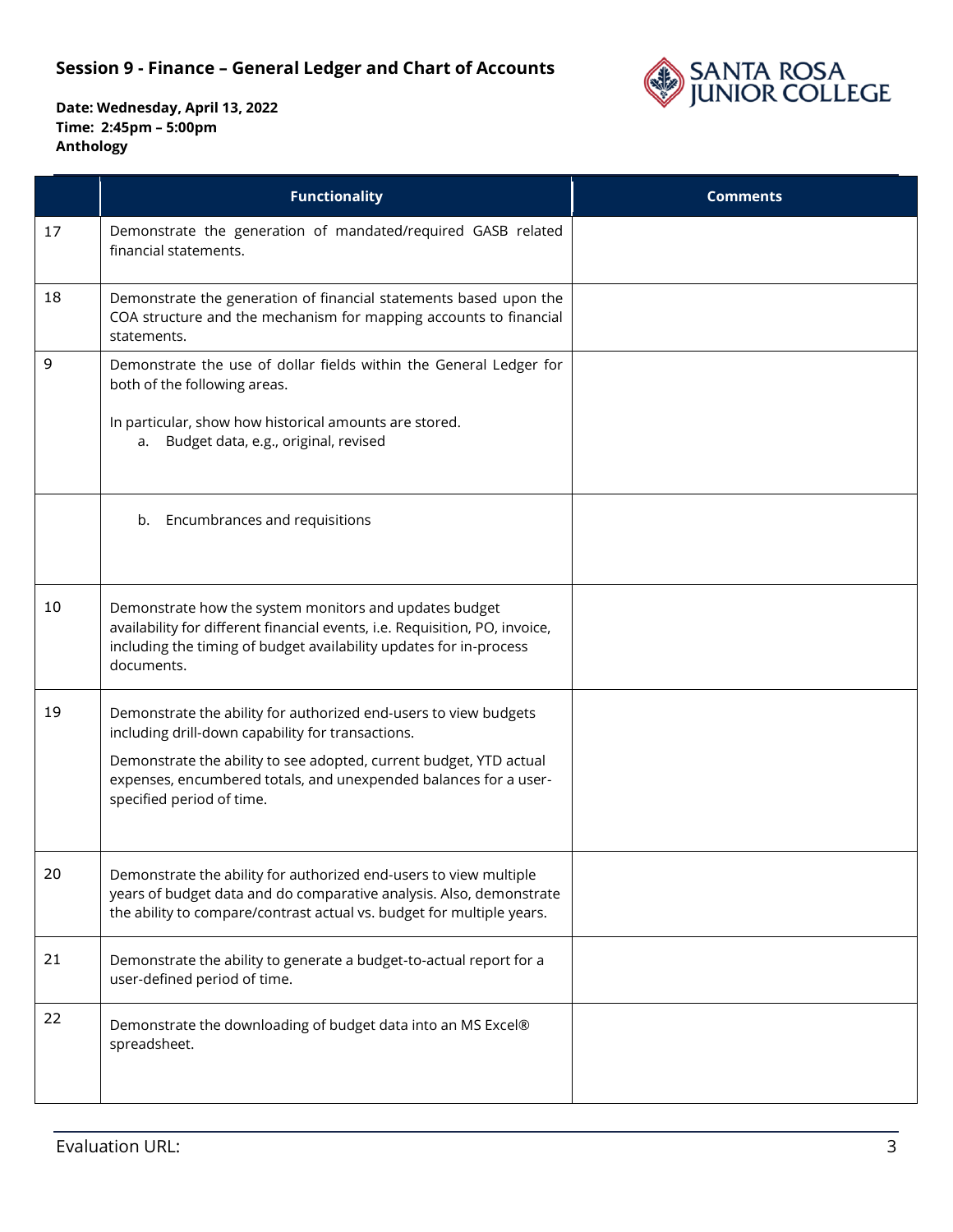

|    | <b>Functionality</b>                                                                                                                                               | <b>Comments</b> |
|----|--------------------------------------------------------------------------------------------------------------------------------------------------------------------|-----------------|
| 14 | Demonstrate the ability to establish granular security rights, e.g.,<br>read, delete, write, none, with respect to various components, e.g.,<br>fund, cost center. |                 |
| 15 | Demonstrate how system and Finance module-specific security is<br>configured and used in support of Requisitioning, Purchasing,<br>invoicing.                      |                 |
| 23 | Demonstrate the ability to upload/download information into/from<br>other systems                                                                                  |                 |